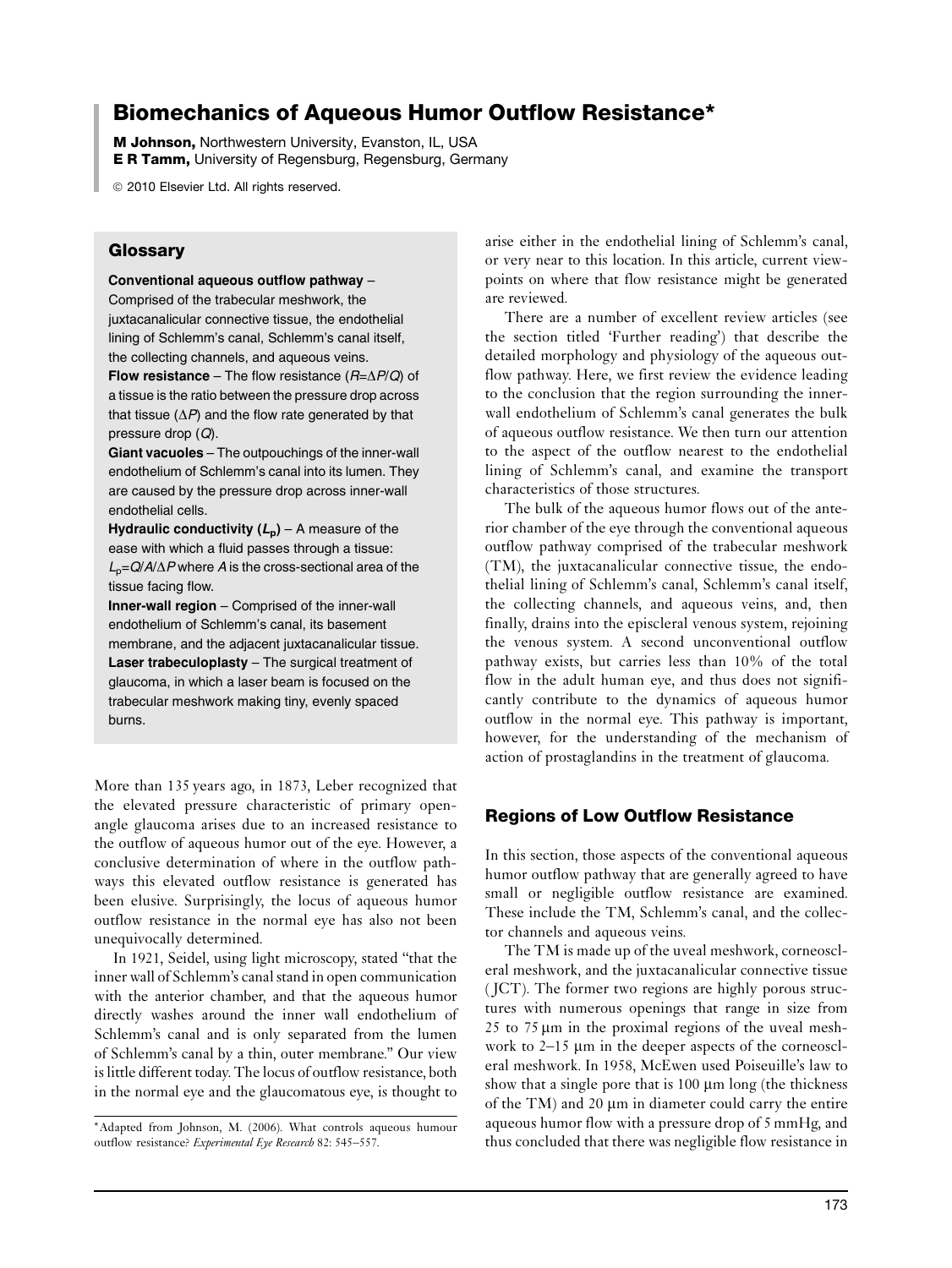this region. In 1963, Grant provided experimental support for this conclusion by cutting through the proximal aspects of the meshwork of enucleated human eyes and found no effect on outflow resistance. The JCT is discussed in the next section.

Schlemm's canal and its endothelium, shown in Figure 1, exist between the JCT and the sclera.

While the canal is open at low intraocular pressures (IOPs), Johnstone and Grant, in 1973, showed that the TM expands and Schlemm's canal collapses as the IOP is increased. While the size of the canal at low IOP is much too large to generate a significant outflow resistance, the collapse of Schlemm's canal at higher IOP has led some to speculate that this might be a cause of primary open-angle glaucoma. However, in 1983, Johnson and Kamm pointed out that outflow resistance, when measured at high IOP in nonglaucomatous human eyes, is not nearly as high as that of a glaucomatous eye. Collapse of the canal would make a glaucomatous condition worse, but it could not cause the glaucoma.

After traveling circumferentially in Schlemm's canal, the aqueous humor enters one of approximately 30 collecting



Figure 1 Light micrographs of meridional sections of the anterior chamber angle (a) and the trabecular meshwork (b). The dotted line in (a) marks the boundary between filtering and nonfiltering trabecular meshwork. SC, Schlemm's canal; TM, trabecular meshwork; SS, scleral spur; Ir, iris; CB, ciliary body; PC, posterior chamber; AC, anterior chamber; JCT, juxtacanalicular tissue; CSTM, corneoscleral trabecular meshwork; UVTM, uveal trabecular meshwork. Magnification:  $100 \mu m$  (a),  $50 \mu m$  (b). Adapted from Tamm, E. R. (2009). The trabecular meshwork outflow pathways. Functional morphology and surgical aspects. In: Shaarawy, T. M., Sherwood, M. B., Hitchings, R. A., and Crowston, J. G. (eds.) Glaucoma, vol. II, pp. 31–44. Philadelphia, PA: Saunders/Elsevier, with permission from Elsevier.

channels that connect Schlemm's canal with the aqueous veins. The collector channels and aqueous veins have diameters that are tens of microns across. The use of Poiseuille's law leads to the conclusion that these vessels should have negligible flow resistance.

The experimental support for this conclusion is mixed. In 1992, Mäpea and Bill measured pressures in Schlemm's canal of primate eyes and found that the pressure there was little different from episcleral venous pressure. This is in agreement with the theoretical calculations. However, a 360° trabeculotomy, which would be expected to eliminate all flow resistance proximal to the collector channels and aqueous veins, leaves substantial flow resistance remaining. These disparate experimental results regarding the flow resistance of the collector channels and aqueous veins have not been reconciled, perhaps due to the fact that while a significant fraction of normal aqueous humor outflow resistance may be generated by the collector channels and/or aqueous veins, these vessels do not appear to be responsible for the elevated outflow resistance characteristic of the glaucomatous eye. Several observations lead to this conclusion. First, trabeculotomy was shown to eliminate nearly all elevated glaucomatous flow resistance in eight glaucomatous eyes. This result indicates that in primary open-angle glaucoma, the outflow obstruction is proximal to the collector channels and aqueous veins. Further support for this conclusion can be found in the success of laser trabeculoplasty (LTP) in reducing outflow resistance in glaucomatous eyes. While it is not known precisely where in the outflow pathway LTP acts, recent evidence suggests that the site of action is in the TM, and it seems very unlikely that LTP has a significant effect on the outflow resistance of the collector channels and/or aqueous veins.

The conventional wisdom now is that little, if any, significant flow resistance in the normal eye is found in the uveal meshwork, corneoscleral meshwork, Schlemm's canal, or the collector channels and aqueous veins. Furthermore, while some increased resistance might be found in these structures in the glaucomatous eye, they are not responsible for the bulk of the elevated outflow resistance characteristic of the glaucomatous eye. All evidences indicate that the bulk of normal aqueous humor outflow resistance resides in the region surrounding the inner wall of Schlemm's canal, and this is also the region where the elevated flow resistance characteristic of primary openangle glaucoma likely arises.

## The Inner-Wall Region of Schlemm's Canal

We use the term inner-wall region to refer to the innerwall endothelium of Schlemm's canal, its basement membrane, and the adjacent JCT. Figure 2 shows a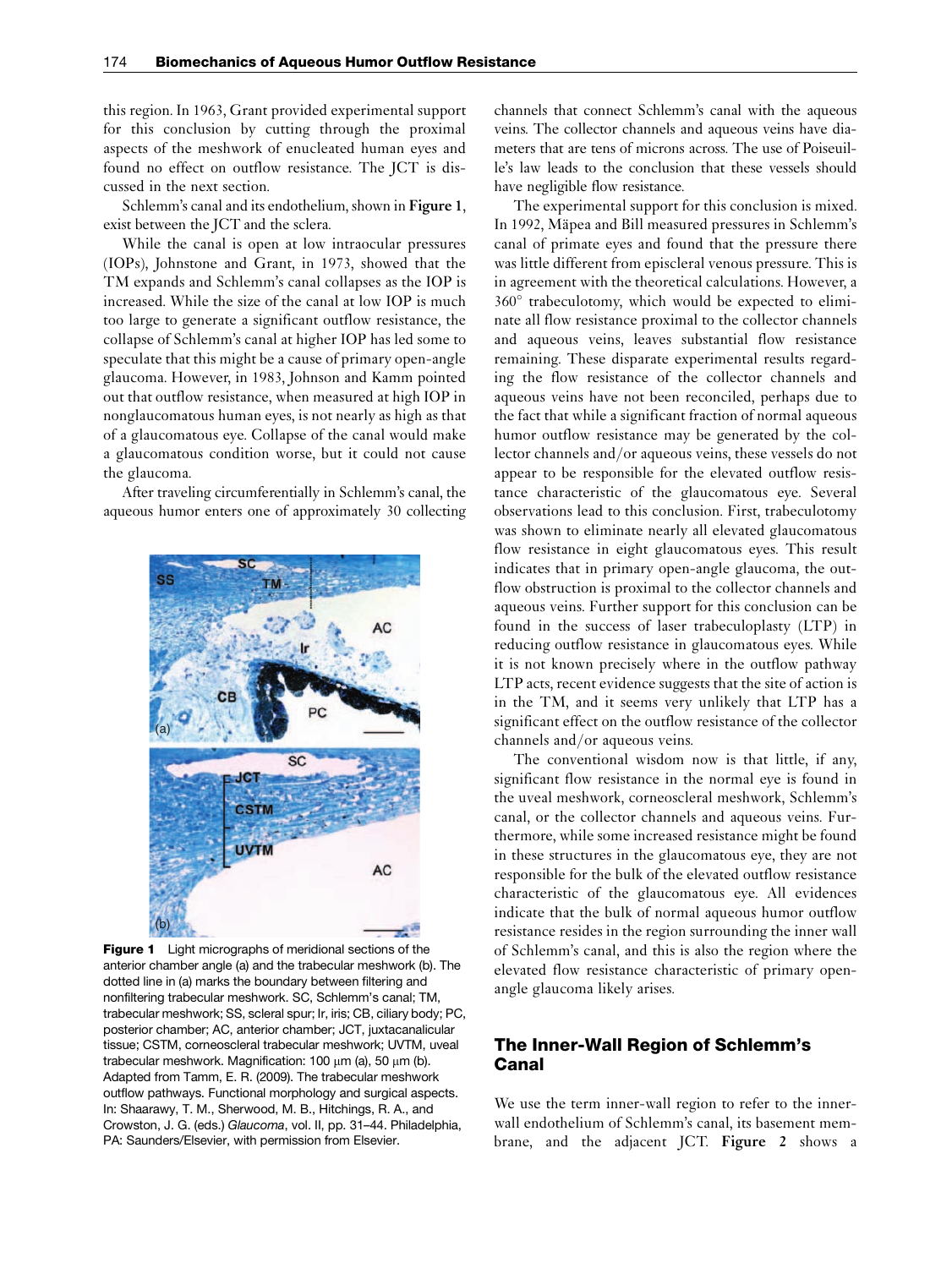

**Figure 2** Electron micrograph of the inner-wall region including juxtacanalicular tissue and Schlemm's canal (SC) endothelium. The cells in the juxtacanalicular tissue form elongate processes (open arrows). Solid arrows mark the elastic fibers of the cribriform plexus. GV, giant vacuole. Magnification:  $5 \mu m$  (a). Adapted from Tamm, E. R. (2009). The trabecular meshwork outflow pathways. Functional morphology and surgical aspects. In: Shaarawy, T. M., Sherwood, M. B., Hitchings, R. A., and Crowston, J. G. (eds.) Glaucoma, vol. II, pp. 31–44. Philadelphia, PA: Saunders/Elsevier, with permission from Elsevier.

transmission electron micrograph (TEM) of the tissues that neighbors Schlemm's canal on its upstream side.

The endothelial lining of the inner wall of Schlemm's canal is typical in some ways of other vascular linings. The cells have their long axis parallel to the canal (in the direction of flow through the canal) with a length of 40–100  $\mu$ m and a width of 5–15  $\mu$ m. They are attached to one another with tight junctions.

This endothelium has several unique characteristics. First, structures known as giant vacuoles are seen in this layer (Figure 3). While they appear to be intracellular structures, giant vacuoles are really outpouchings of the endothelium into Schlemm's canal, caused by the pressure drop across inner-wall endothelial cells. In 1978, Grierson and Lee showed that these structures were invaginations into the canal with most having a large opening on the meshwork side of the vacuole and a smaller percentage (20–30%) also having a distal opening, a pore



Figure 3 Electron micrographs of the endothelium of Schlemm's canal (SC) inner wall. (a) The inner-wall endothelium forms giant vacuoles (GV) in response to flow of aqueous humor. Pores (arrow) are often associated with the luminal side of the vacuoles. (b, c) Junctional complex (arrow) between two neighboring inner-wall endothelial cells; (c) is higher magnification of (b). The arrow in (c) denotes a tight junction. (d) The basal side of Schlemm's canal endothelial cells is in contact with fine fibrillar material (asterisk) and is often not covered by a basal lamina (open arrow). The solid arrow marks a junctional complex between two adjacent endothelial cells. Magnification:  $2 \mu m$  (a), 250 nm (b), 125 nm (c), 500 nm (d). Adapted from Tamm, E. R. (2009). The trabecular meshwork outflow pathways. Functional morphology and surgical aspects. In: Shaarawy, T. M., Sherwood, M. B., Hitchings, R. A., and Crowston, J. G. (eds.) Glaucoma, vol. II, pp. 31–44. Philadelphia, PA: Saunders/Elsevier, with permission from Elsevier.

(Figure 3). Thus, some of the vacuoles are transcellular channels.

The distal openings, or pores, in these vacuoles are a second feature of the inner-wall endothelium that is relatively unique (Figure 3). Majority of these pores are transcellular, although a fraction of these pores are located at the border of two cells (border pores), and thus not transcellular but paracellular. These transcellular pores do not connect the extracellular fluid with the cytoplasm of the cell. Instead, they pass from the basal side of the cell to the apical side at a location on the cell surface where the cell membranes from the inner and outer surfaces of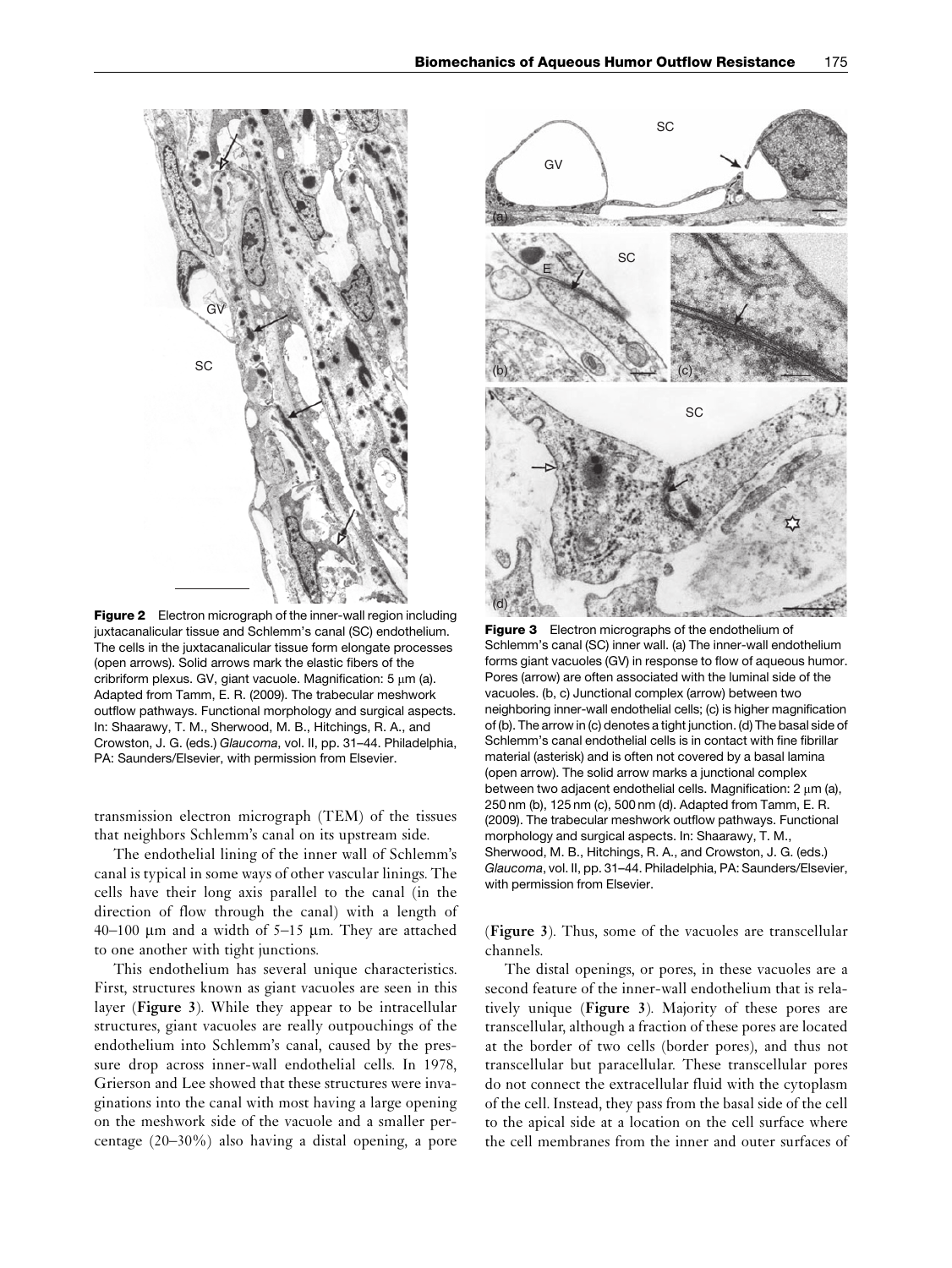the cell have come together and fused. The pore is thus membrane-lined on its surface. These pores usually form on giant vacuoles, since it is this region in which the cell is greatly attenuated and the cytoplasm becomes thin.

Fusion of the inner and outer cell membranes and the formation of transcellular pores are not entirely unique to these cells. Pores associated with giant vacuoles are also found on the arachnoid villi in the drainage pathway for the cerebrospinal fluid. When cell thickness is reduced below a critical measure, vascular endothelium can form transcellular pores involved in transport processes.

The inner-wall endothelium of Schlemm's canal is supported by a discontinuous basement membrane. This makes Schlemm's canal a somewhat unique vessel having a continuous endothelium with tight junctions between neighboring cells, supported by a discontinuous basement membrane. Blood vessel endothelia have a continuous endothelium with a continuous basement membrane, while lymphatics have a discontinuous endothelium with a discontinuous basement membrane.

The region immediately underlying the inner wall and basement membrane and extending to the last trabecular beam is the JCT. It has many large, apparently empty spaces and is typically  $2-15$  µm thick.

## The Generation of Flow Resistance in the Inner-Wall Region of Schlemm's Canal

While there is agreement among most investigators that the bulk of aqueous humor outflow resistance is generated in the immediate vicinity of the inner-wall endothelium of Schlemm's canal, the precise location and the mechanism by which this dissipation occurs is still a topic of active debate and research.

#### The JCT

With its tortuous submicron-sized flow pathways, the JCT is a natural location to investigate as to its role in generating outflow resistance. Surprisingly, morphometric analyses combined with theoretical calculations have indicated that, unless these apparently open spaces are actually filled with an extracellular matrix gel, they would generate an insignificant fraction of the total outflow resistance.

This conclusion follows from porous media theory an approach that has been used to characterize flow resistance of other connective tissues. Several different parameters can be used to characterize the fluid transport capacity of a tissue. The flow resistance  $(R = \Delta P/Q)$  of a tissue is the ratio between the pressure drop across that tissue  $(\Delta P)$  and the flow rate generated by that pressure  $drop (Q)$ ; the inverse of this quantity is known as the total hydraulic conductance of this tissue. The conductance per unit surface area is known as the hydraulic conductivity  $(L_p)$ , while the conductance of the tissue normalized for

surface area, tissue length in the flow wise direction  $(L)$ , and fluid viscosity  $(\mu)$  is known as the specific hydraulic conductivity  $(K)$ .

Darcy's law relates the flow resistance  $(R)$  of a tissue to the specific hydraulic conductivity  $(K)$  of that tissue,

$$
R = \frac{\Delta P}{Q} = \frac{\mu L}{K A} \tag{1}
$$

and the specific hydraulic conductivity is related to the hydraulic conductivity as:

$$
K = L_{\rm p} \,\mu L \tag{2}
$$

Typical values of  $K$  and  $L<sub>p</sub>$  for a variety of tissues are found in Tables 1 and 2.

The K value that characterizes the flow resistance of a tissue can be measured experimentally by determining the other parameters in eqn [1], all of which are easy to determine or estimate for aqueous humor outflow with the exception of the length  $(L)$  over which the pressure drop occurs. However, since the bulk of the pressure drop occurs somewhere in or near the inner wall of Schlemm's canal, it can be concluded that this length is less than roughly  $10 \mu m$ , or so, an estimate supported by experimental studies. Using

**Table 1** Specific hydraulic conductivity (k) of connective tissues

| Tissue                                    | $K \times 10^{14}$ (cm <sup>2</sup> ) |
|-------------------------------------------|---------------------------------------|
| Lens capsule <sup>a</sup>                 | 0.1                                   |
| Descemet's membrane <sup>b</sup>          | $0.1 - 0.2$                           |
| Bruch's membrane <sup>c</sup>             | $0.5 - 1.5$                           |
| Glomerulus basement membrane <sup>d</sup> | 2                                     |
| Aortic wall <sup>e</sup>                  | $0.5 - 2.5$                           |
| Corneal stroma <sup>e</sup>               | $0.5 - 2.5$                           |
| Sclera <sup>e</sup>                       | 1.4                                   |
| Cartilage <sup>f</sup>                    | $1 - 10$                              |
| Synovium <sup>g</sup>                     | $1.5 - 7$                             |
| Vitreous humor <sup>h</sup>               | 1500-1800                             |

<sup>a</sup>Fels, I. G. (1970). Permeability of the anterior bovine lens capsule.

*Experimental Eye Research 1*0: 8–14.<br><sup>b</sup>Fatt, I. (1969). Permeability of Descemet's membrane to water.

*Experimental Eye Research 8*: 34–354.<br><sup>c</sup>Starita, C., Hussain, A. A., et al. (1997). Localization of the major site of resistance to fluid transport in Bruch's membrane. Investi-<br>gative Ophthalmology and Visual Science 38: 762-767.

gative Ophthalmology and Visual Science 38: 762–767.<br><sup>d</sup>Robertson, G. B. and Walton, H. A. (1989). Glomerular basement membrane as a compressible ultrafilter. Microvascular Research 38: 36-48.

*Research* 38: 36–48.<br><sup>e</sup>Levick, J. R. (1987). Flow through interstitium and other fibrous matrices. Quarterly Journal of Experimental Physiology 72: 409–437.

f Mow, V. C., Holmes, M. H., et al. (1984). Fluid transport and mechanical properties of articular cartilage: a review. Journal of Biomechanics 17: 377.

*Biomechanics 17: 377.*<br><sup>g</sup>Levick, J. R., Price, F. M., et al. (1996). Synovial matrix–synovial fluid system of joints. In: Comper, W. D. (ed.) Extracellular Matrix, vol I, pp. 328–377. Amsterdam: Harwood Academic.

<sup>n</sup>Fatt, I. (1977). Hydraulic flow conductivity of the vitreous gel. Investigative Ophthalmology and Visual Science 16: 565–568.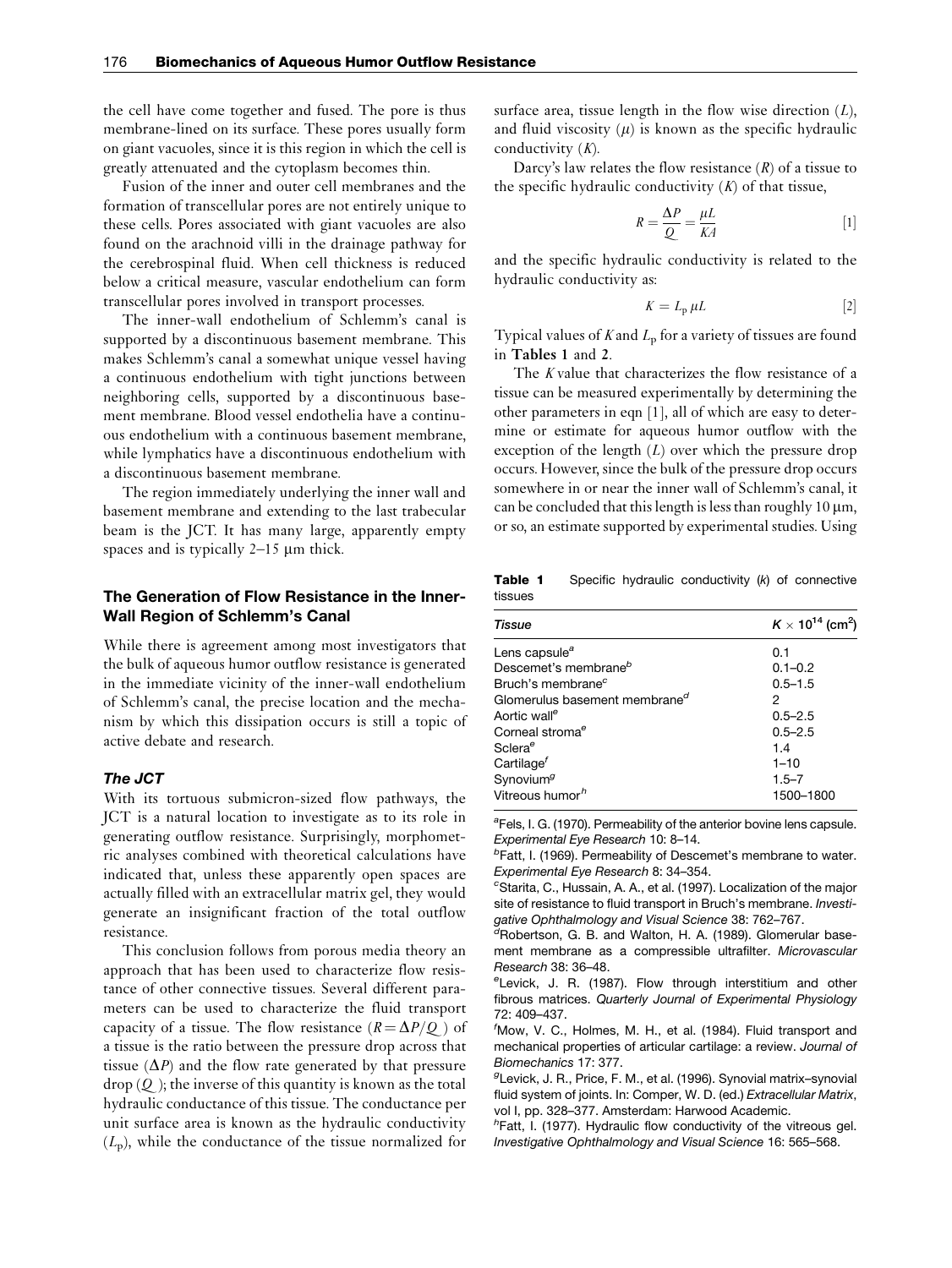**Table 2** Hydraulic conductivity ( $L_p$ : cm<sup>2</sup>\* s g<sup>-1</sup>) for a variety<br>of physiological membranes of physiological membranes

| Membrane                                        | Type | $L_p \times 10^{11}$ |
|-------------------------------------------------|------|----------------------|
| Kidney epithelial cells (MDCK cells)            | а    | 0.075                |
| Xenopus oocytes <sup>15</sup>                   | a    | 0.2                  |
| Xenopus oocytes + CHIP28 <sup>15</sup>          | a    | 1.6                  |
| Proximal tubule epithelial cells <sup>1,2</sup> | a    | 1.2                  |
| Red blood cells <sup>12,14</sup>                | a    | $1 - 1.6$            |
| Gall bladder epithelial cells <sup>13</sup>     | a    | $4 - 9$              |
| Corneal epithelium <sup>2,9</sup>               | b    | $0.04 - 0.7$         |
| Gall bladder epithelium <sup>12,13</sup>        | b    | $1.3 - 3.6$          |
| Proximal tubule epithelium <sup>1,12</sup>      | b    | $7.5 - 5.5$          |
| Retinal pigment epithelium <sup>3</sup>         | h    | 16                   |
| Brain capillary <sup>4</sup>                    | C    | 0.03                 |
| Corneal endothelium <sup>2,5</sup>              | C    | $0.14 - 5$           |
| Lung capillary <sup>4</sup>                     | C    | 3.4                  |
| Skeletal muscle capillary <sup>4,7</sup>        | C    | $2.5 - 7$            |
| Cardiac muscle capillary <sup>4,7</sup>         | C    | 8.6                  |
| Aorta <sup>6</sup>                              | C    | 9                    |
| Mesentery, omentum <sup>4</sup>                 | C    | 50                   |
| Intestinal mucosa <sup>4,7</sup>                | d    | $32 - 130$           |
| Synovium (knee) <sup>7</sup>                    | d    | 120                  |
| Renal peritubulal capillaries <sup>7</sup>      | d    | 225-700              |
| Renal glomerulus <sup>4,7</sup>                 | d    | 400-3100             |
| Descemet's membrane <sup>9</sup>                | e    | $15 - 37$            |
| Lens capsule <sup>10</sup>                      | e    | $17 - 50$            |
| Bruch's membrane <sup>77</sup>                  | e    | 2000-12,500          |
| Kidney tubule basement membrane <sup>8</sup>    | e    | 6300-13,700          |

a: cell membranes, b: unfenestrated epithelium, c: unfenestrated endothelium, d: fenestrated epithelia, and e: basement membranes.

1 Timbs, M. M. and Spring, K. R. (1996). Hydraulic properties of MDCK cell epithelium. Jo*urnal of Membrane Biology* 153: 1–11.<br><sup>2</sup>Klyce, S. D. and Russell, S. R. (1979). Numerical solution of coupled transport equations applied to corneal hydration dynam-

ics. *Journal of Physiology 2*92: 107–134.<br><sup>3</sup>Tsuboi, S. (1987). Measurement of the volume flow and hydraulic conductivity across the isolated dog retinal pigment epithelium. Investigative Ophthalmology and Visual Science 28: 1776–1782.

4 Renkin, E. M. (1977). Multiple pathways of capillary permeabili-

ty. *Circulation Research* 41: 735–743.<br><sup>5</sup>Hedbys, B. O. and Mishima, S. (1962). Flow of water in corneal

stroma. *Experimental Eye Researcy* 1: 262–275.<br><sup>6</sup>Vargas, C. B., Vargas, F. F., et al. (1979). Hydraulic conductivity of the endothelial and outer layers of rabbit aorta. American<br>Journal of Physiology 236: H53-H60.

Journal of Physiology 236: H53–H60.<br><sup>7</sup>Levick, J. R. (1987). Flow through interstitium and other fibrous matrices. Quarterly Journal of Experimental Physiology 72: 409–437.

<sup>8</sup>Welling, L. and Welling, D. (1978). Physical properties of isolated perfused basement membranes from rabbit loop of Henle. Amer-

ican *Journal of Physiology* 234: F54–F58.<br><sup>9</sup>Fatt, I. (1969). Permeability of Descemet's membrane to water.

Experimental Eye Research 8: 34–354.<br><sup>10</sup>Fisher, R. F. (1982). The water permeability of basement membrane under increasing pressure: evidence for a new theory of permeability. Proceedings of the Royal Society of London Series B 216: 475–496.

 $11$ Starita, C., Hussain, A., et al. (1996). Hydrodynamics of ageing Bruch's membrane: implications for macular disease. Experimental Eye Research 62: 565–572; Bentzel, C. and Reczek, P. (1978). Permeability changes in Necturus proximal tubule during

volume expansion. American Journal of Physiology 234: F225–F234.

<sup>12</sup>Gonzalez, E., Carpi-Medina, P., et al. (1982). Cell osmotic water permeability of isolated rabbit proximal straight tubules.

American Journal of Ophthalmology 242: F321–F330.<br><sup>13</sup>Persson, B. E. and Spring, K. R. (1982). Gallbladder epithelial cell hydraulic water permeability and volume regulation. Journal of General Physiology 79: 481-505.

 $14$ Solomon, A. K., Chasan, B., et al. (1983). The aqueous pore in the red cell membrane: band 3 as a channel for anions, cations, nonelectrolytes, and water. Annals of the New York Academy of Sciences 414: 97-124.

 $15$ Preston, G. M., Carroll, T. P., et al. (1992). Appearance of water channels in Xenopus oocytes expressing red cell CHIP28 protein. Science 256: 385–387.

a flow rate through the aqueous outflow pathway of 2 µl  $min^{-1}$  passing through a cross-sectional area of between 0.054 and 0.13 cm<sup>2</sup> (canal width of 150–350  $\mu$ m; canal length around the eye of 3.6 cm), and a pressure drop of 5 mmHg, it can then determined that  $K$  of the resistance-causing region in the aqueous outflow pathway must be less than  $65 \times 10^{-14}$  cm<sup>2</sup>. Unless the length over with the pressure drop occurs  $(L)$  is much lesser than 10  $\mu$ m, the specific hydraulic conductivity of the connective tissue elements in the outflow pathway is greater than that of any other connective tissue with the exception of the vitreous humor (Table 1).

 $K$  can also be estimated from photomicrographs showing the ultrastructure of a tissue. This can potentially allow an evaluation of which structures in the aqueous outflow pathway are generating the measured outflow resistance. Carmen–Kozeny theory relates the structure of a porous medium to  $K$  as:

$$
K = \frac{\varepsilon \ D_{\rm h}^2}{80} \tag{3}
$$

where  $D<sub>h</sub>$  is the hydraulic diameter of the open spaces available for flow and  $\varepsilon$  is the porosity, or fraction of open space of the medium (note that at porosities higher than roughly 0.8, this equation becomes inaccurate). Using Carmen–Kozeny theory combined with conventional TEM, it was found (in immersion-fixed eyes) that the porosity of the JCT was approximately 0.15–0.25,  $D_h$  was approximately 1–1.5  $\mu$ m, and, most importantly, K of the JCT was calculated to be approximately 2000–10 000  $10^{-14}$  cm<sup>2</sup> based on the photomicrographs. This is, at least, 30 times greater than K based upon measured properties of the outflow system.

In 1986, Ethier and coworkers concluded that the JCT, as visualized using conventional TEM, could not generate a significant fraction of outflow resistance. Other investigators have confirmed this conclusion, including studies in which the eyes were fixed by perfusion. It thus followed that either this region was filled with an extracellular matrix gel that was poorly visualized using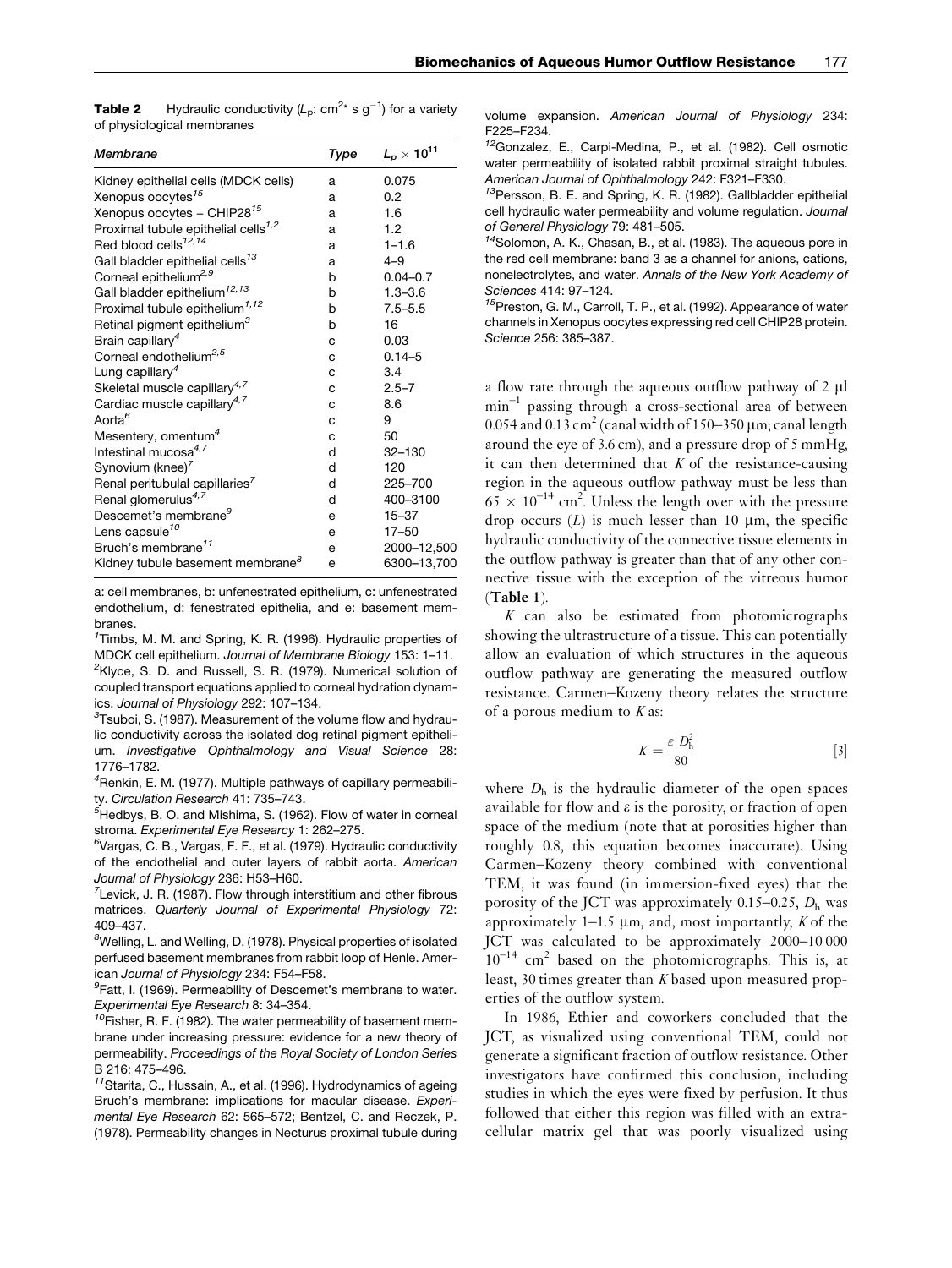conventional TEM techniques, or, that this region was not the primary site of outflow resistance. The age-related accumulation of plaque-like material in this region that is reported to be enhanced in glaucomatous eyes would have no influence on this conclusion.

More recently, in 2002, Gong and coworkers used quick-freeze/deep-etch (QFDE) methodology to examine the apparent open spaces seen in the JCT region in greater detail. QFDE is a morphological technique that preserves the cellular and extracellular ultrastructure in exquisite detail and allows visualization of structures poorly preserved or not seen at all using conventional TEM tissue preparation techniques. A more elaborate and extensive extracellular matrix was seen in the JCT using QFDE as compared to conventional methods of preparation for TEM (Figure 4); however, micron-sized open spaces were still seen in this region, casting doubt on whether a significant fraction of outflow resistance could be generated in this region. An important caveat pointed out by the Gong group regarding their studies was that it was not clear whether or not QFDE can visualize the glycosaminoglycans (GAGs) in their uncollapsed state,



Figure 4 Enucleated human eye fixed by perfusion at 15 mmHg: (5A) vacuoles (V) in the inner wall of Schlemm's canal (SC) in tissue prepared for TEM using conventional methods; notice the large open space in the region of the JCT immediately under these vacuoles; (4B) the same region as seen in tissue prepared using QFDE; notice that while open spaces still exist under the vacuoles, a more complex and extensive extracellular matrix is seen. Magnification ×4860. Adapted from Gong, H., Ruberti, J., Overby, D., Johnson, M., and Freddo, T. F. (2002). A new view of the human trabecular meshwork using quick-freeze, deep-etch electron microscopy. Experimental Eye Research 75: 347–358, with permission from Elsevier.

and this leaves uncertain the question of generation of appreciable flow resistance in the JCT region.

The role that GAGs and other extracellular matrix elements found in the JCT might play in generating outflow resistance is unclear. While it has been shown that enzymes that degrade macromolecules (GAGases) increase outflow facility in a number of species (e.g., cow, guinea pig, dog, and rabbit), the evidence regarding primates is conflicting, and there has been no confirmed data yet showing that GAGases decrease outflow resistance in human eyes. Matrix metalloproteinases (MMPs) have been shown to reversibly increase outflow facility in perfused human anterior segment organ culture, and this is a strong indicator that the extracellular matrix may generate significant aqueous outflow resistance.

Perhaps the strongest experimental evidence implicating the JCT as a major site of outflow resistance is the 1992 study by Maepea and Bill in which they used micropipettes and localized the pressure drop to occurring somewhere between 7 and  $14 \mu m$  from the inner wall of Schlemm's canal (i.e., in the JCT). While this result is frequently cited in the literature, it is not widely appreciated that this measurement was made with micropipettes whose tip sizes were as large as the measurement zone. When this reservation is combined with the fact that the inner wall of Schlemm's canal distends several to many microns during the process of penetration by the micropressure probe (unpublished work by Dr. Milko Iliev in collaboration with Dr. Johnson's laboratory), it leads to the conclusion that the bulk of the aqueous humor pressure drop occurs near the inner wall of Schlemm's canal (within  $5-10 \mu m$ ), but that no further quantitative conclusions are possible.

#### The basement membrane

The basement membrane of the inner wall of Schlemm's canal is another possible location for generation of outflow resistance. Table 1 shows that the specific hydraulic conductivities of basement membranes (top four tissues in table) are among the lowest of connective tissues.

However, basement membranes tend to be quite thin and this limits the flow resistance they can generate (see eqn [1]). Table 2 shows the hydraulic conductivity of a variety of physiological membranes, including cells membranes, epithelia, and basement membranes. The large variation in  $L_p$  of basement membranes is due not only to variation in the specific hydraulic conductivity of these tissues, but also to significant differences in their thicknesses (ranging from  $0.15 \mu m$  for Bruch's membrane to 7 μm for Descemet's membrane).

It is interesting to compare the values seen in this table with the estimated value of the hydraulic conductivity of the outflow pathway. From the definition of hydraulic conductivity (or by combining eqns [1] and [2]),  $L_p=Q$  $A/\Delta P$ . Using the values characterizing the aqueous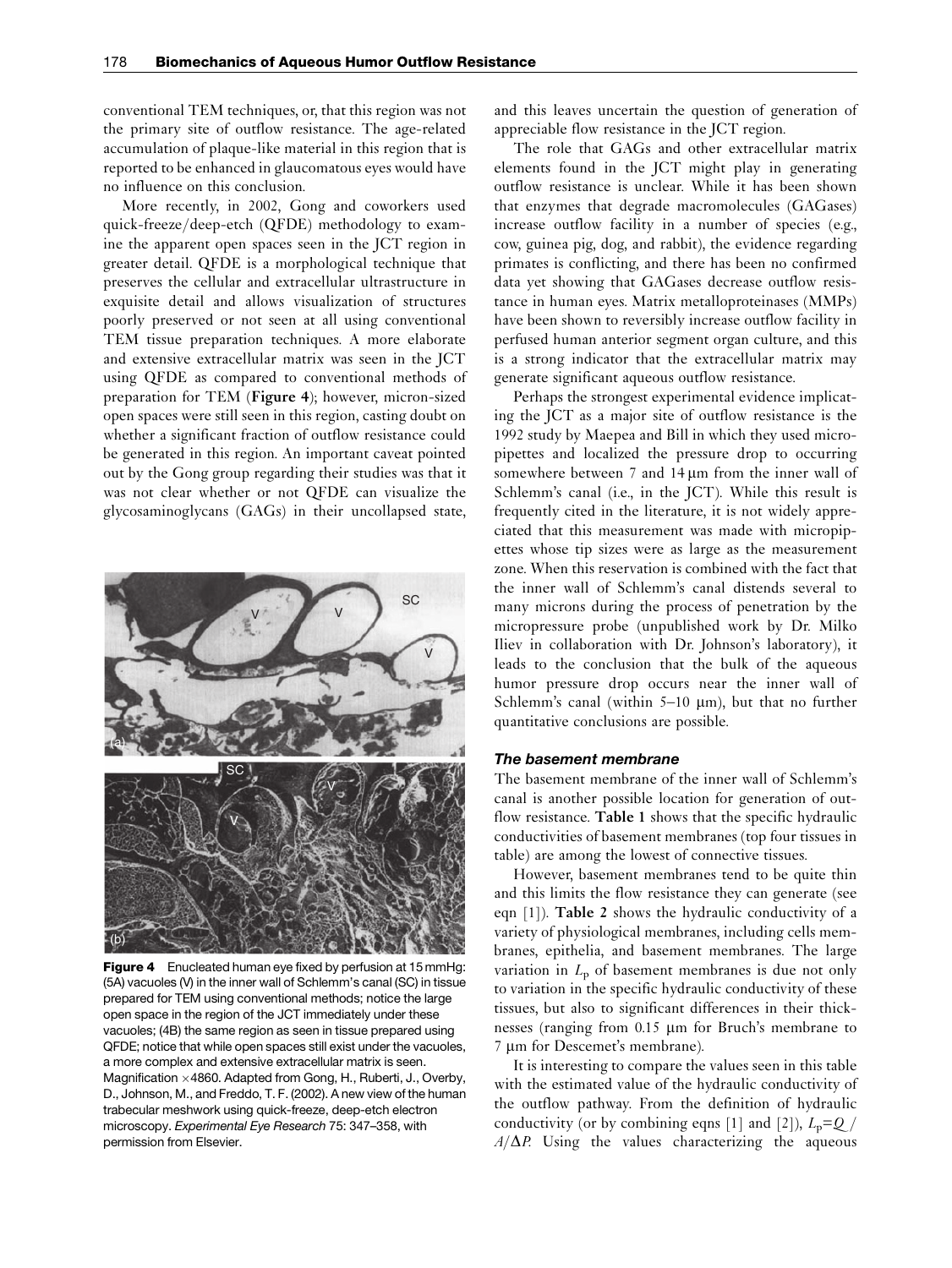outflow pathway presented above, we can estimate that  $L_p$ for the aqueous humor outflow pathway is between  $4000$  $\times 10^{-11}$  and 9000  $\times 10^{-11}$  cm<sup>2</sup> s g<sup>-1</sup>. Note that this is not a theoretical calculation but an estimate based on measured quantities.

Table 2 shows that several basement membranes, in particular those of the renal system, have hydraulic conductivities similar to that of the aqueous outflow pathway. This suggests that the basement membrane of the innerwall endothelium of Schlemm's canal might be an important contributor to aqueous humor outflow resistance.

However, as noted above, this basement membrane is discontinuous (Figure 3), as recently confirmed in 2002 by Gong and coworkers. If there are breaks in the basement membrane, it is difficult to see how a significant flow resistance could be generated by this tissue.

#### The inner-wall endothelium of Schlemm's canal

The inner-wall endothelium of Schlemm's canal has been an attractive candidate for the generation of outflow resistance since the time that light microscopes and later electron microscopes were focused on the inner-wall endothelium. Comparison of the hydraulic conductivity of this tissue (4000–9000  $\times$  10<sup>-11</sup> cm<sup>2</sup> s g<sup>-1</sup>) with that of other endothelia and epithelia as seen in Table 2, leads one to conclude that this vessel lining must have one of the highest hydraulic conductivities in the body. Compared to other tissues in Table 2, it is clear that only fenestrated endothelia (and some basement membranes) have such high hydraulic conductivities.

While the inner-wall endothelium is not fenestrated, this endothelium is unique in that it contains micronsized pores. It is interesting that even early investigators (e.g., Seidel) had concluded that such pores existed, long before they were first seen by electron microscopy. This conclusion was based on early filtration studies that examined the sizes of microparticulates that would pass through the outflow pathway. It was found in these studies that a filtration barrier existed for particles larger than roughly  $0.5 \mu m$  or so, and thus it was concluded that pores nearly 1 µm in size must exist. More recent studies have confirmed this conclusion using microparticles and latex microspheres.

While there is some debate concerning the existence of these pores (which is discussed below), no group has offered an alternate explanation for the extraordinarily high hydraulic conductivity of the aqueous outflow pathway. Nor has any alternate explanation been offered for the relatively easy passage of microparticles 200–500 nm in diameter through the outflow pathway, except through these large pores. Since there are tight junctions (Figure 3) between the inner-wall cells (presumably to prevent blood reflux into the eye that can occur during periods of transient increases in ocular venous pressure), there are no other structures apparent in this endothelium

that could explain the high hydraulic conductivity of this tissue or its filtration characteristics.

The flow resistance generated by these pores was first considered by Bill and Svedbergh in 1972. In an exhaustive study using scanning electron microscopy, they characterized the size distribution of these pores, and then used hydrodynamic theory to calculate for hydraulic conductivity of these pores. Using Sampson's law, that gives the hydraulic conductivity for a single pore of diameter  $d$ ,

$$
L_{\rm p} = \frac{d}{6\pi\mu} \tag{4}
$$

they found that the inner-wall endothelium could present, at most, 10% of the outflow resistance. That is, the hydraulic conductivity of the pores in the inner-wall endothelium is, at least, 10-fold higher than the measured hydraulic conductivity of the outflow pathway. This conclusion has been confirmed in a number of studies.

These results would appear to rule out the inner-wall endothelium as a major site of outflow resistance. However, a number of experimental findings are at variance with this conclusion. In particular, when chelating agents (ethylenediaminetetraacetic acid (EDTA) and ethylene glycol tetraacetic acid (EGTA)) or a proteolytic enzyme (a-chymotrypsin) were perfused through the outflow pathway of live primates, it was found that ruptures of the inner-wall endothelium were produced by these agents that decreased outflow resistance more than could be explained by the calculated flow resistance of the inner-wall pores. A hydrodynamic interaction (the funneling effect) between the inner-wall pores and the JCT, which lies immediately below these pores, has been proposed as an explanation of the findings (see Figure 5).

In this scenario, the pores and vacuoles themselves contribute negligible flow resistance, but since they force aqueous humor to funnel through those regions of the JCT nearest the pores and vacuoles, the vacuole size



**Figure 5** Schematic of the funneling of aqueous humor through the JCT, toward a vacuole and pore that allows this fluid to pass through the inner-wall endothelium. Adapted from Overby, D., Gong, H., Qiu, G., Freddo, T. F., and Johnson, M. (2002). The mechanism of increasing outflow facility during washout in the bovine eye. Investigative Ophthalmology and Visual Science 43: 3455-3464. © The Association for Research in Vision and Ophthalmology.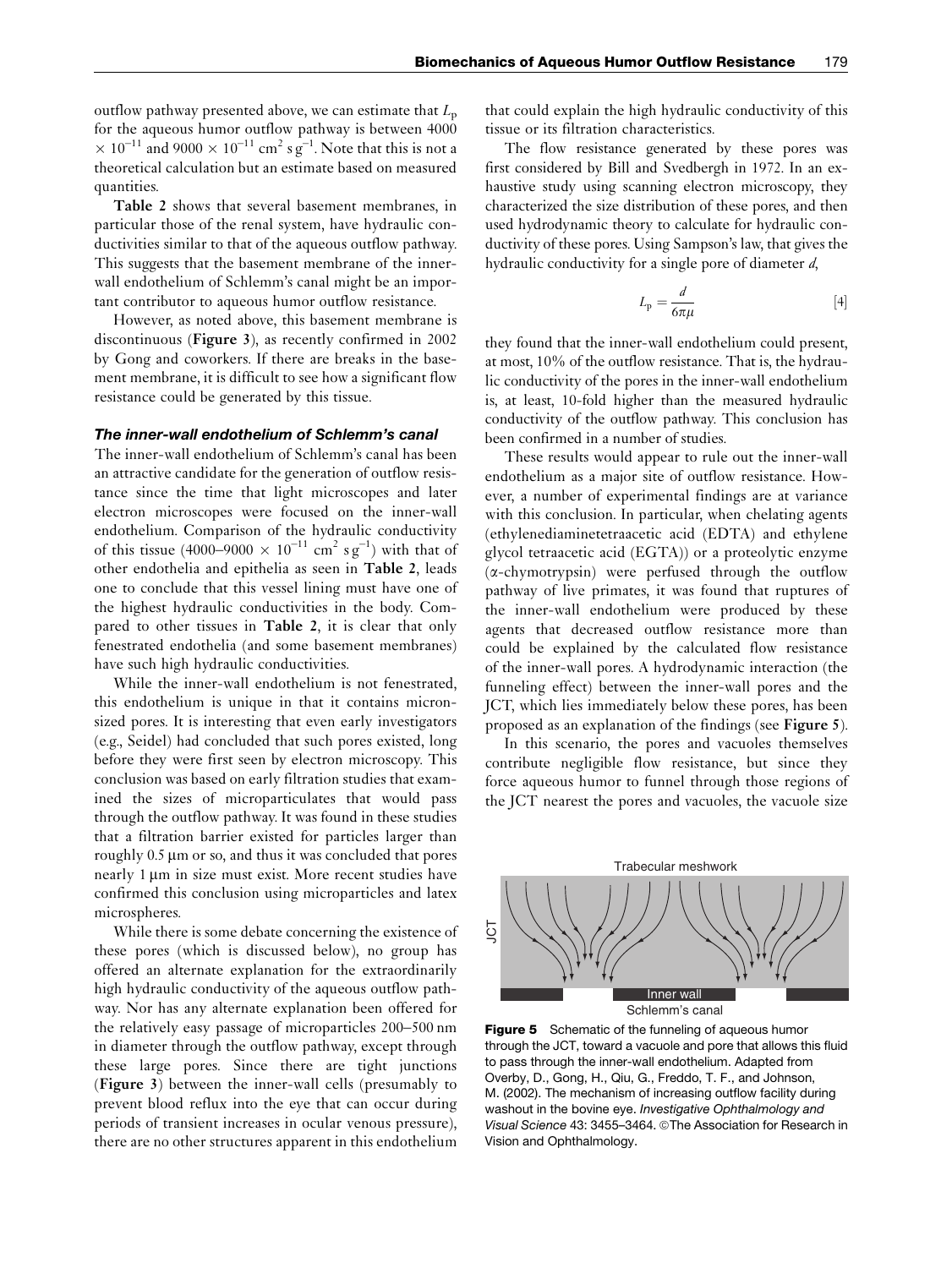and pore density can have a significant effect on the effective hydraulic conductivity  $(L_n)$  of the JCT:

$$
L_{\rm p} = \frac{2KnD}{\mu} \tag{5}
$$

Here,  $K$  is the specific hydraulic conductivity of the JCT region, *n* is the number of pores per unit area in the inner wall, *D* is the diameter of the vacuoles in the inner wall, and  $\mu$  is the viscosity of the aqueous humor.

The funneling model suggests that while the bulk of outflow resistance is actually generated in the JCT or basement membrane, its magnitude is modulated by the pores and vacuoles of the inner-wall endothelium of Schlemm's canal. This model explains many of the characteristics of the outflow pathways discussed above. However, two recent studies failed to find a correlation between outflow facility and inner-wall pore density as would be expected if eqn [5] describes the hydraulic conductivity of the outflow pathway. Furthermore, these studies found that at least some inner-wall pores may be artifacts of the fixation process.

## Pores as possible fixation artifacts and the possible importance of flow through inner-wall cell junctions or through water channels

The micron-sized pores that pass through the endothelial cells of the inner-wall endothelium of Schlemm's canal are relatively unique to these cells and to the cells of the arachnoid villi, a tissue of the cerebrospinal fluid pathway. This unique character has led some investigators to doubt that these are physiologic structures, but instead consider them to be artifacts of the tissue-preparation process. The possibility that pores form during tissue preparation for electron microscopy was supported in recent studies that showed that during tissue fixation under flow conditions, the inner-wall endothelium pore density increased as a function of the volume of fixative perfused through the outflow pathway (see Figure 6).

It has been postulated by several investigators that instead of passing through the pores in the inner-wall endothelium, a significant fraction of the aqueous humor passes through gaps between the tight-junction strands of these cells. In 2001, Ethier and Chan found that cationized ferritin perfused into enucleated human eyes acted to decreased outflow facility and was seen accumulating in junctions between inner-wall endothelial cells. While Ethier and Chan argue that the decreased outflow facility caused by cationized ferritin was due to pore blocking that was also seen to occur in this study, others have interpreted their results as consistent with a significant flow through the junctional complexes.

There are a several reasons why this hypothesis is untenable. Two strong arguments against this possibility



Figure 6 Pore density as a function of volume of fixative perfused through the outflow pathway of normal eyes (filled symbols) and eyes with POAG (open). Lines are best fit with outliers excluded. Adapted from Johnson, M., Chan, D., Read, A. T., et al. (2002). Glaucomatous eyes have a reduced pore density in the inner wall endothelium of Schlemm's canal. Investigative Ophthalmology and Visual Science 43: 2950–2955. ©The Association for Research in Vision and Ophthalmology.

were suggested above, namely that the uniquely high hydraulic conductivity of the aqueous outflow pathway is inconsistent with flow through junctions, and that the relatively free passage of microspheres 200–500 nm in diameter through the outflow pathway would be precluded if transport was primarily through cell junctions. It is well known in the vascular system that macromolecules larger than roughly 10–20 nm are largely excluded from passing through cell junctions, for either fenestrated or nonfenestrated vessels.

In 1981, Raviola and Raviola examined the tight junctions of the inner-wall endothelium and calculated the flow that would be expected through these junctions. The gaps they found available for transport around the tight-junctional strands were nanometers in size, and they concluded that any flow that might occur through these spaces would be negligible. In 1997, Ye and coworkers used freeze-fracture techniques to examine these junctions in eyes fixed under flow conditions and did not report significant differences from the dimensions reported by Raviola and Raviola. The notion that microparticles that are roughly 0.5 µm in size could relatively easily pass through such openings seems improbable, at best.

The study of Ye and coworkers did find that the tight junctions of the inner-wall cells simplified with increasing IOP. They speculated that the junctional simplification that occurred with increasing perfusion pressure might lead to formation of pores at locations of focal separation in the tight junctions. While they did not find a statistically significant relationship between junctional complexity and outflow facility in this small series of eyes, they did find a trend in that direction, consistent with their hypothesis.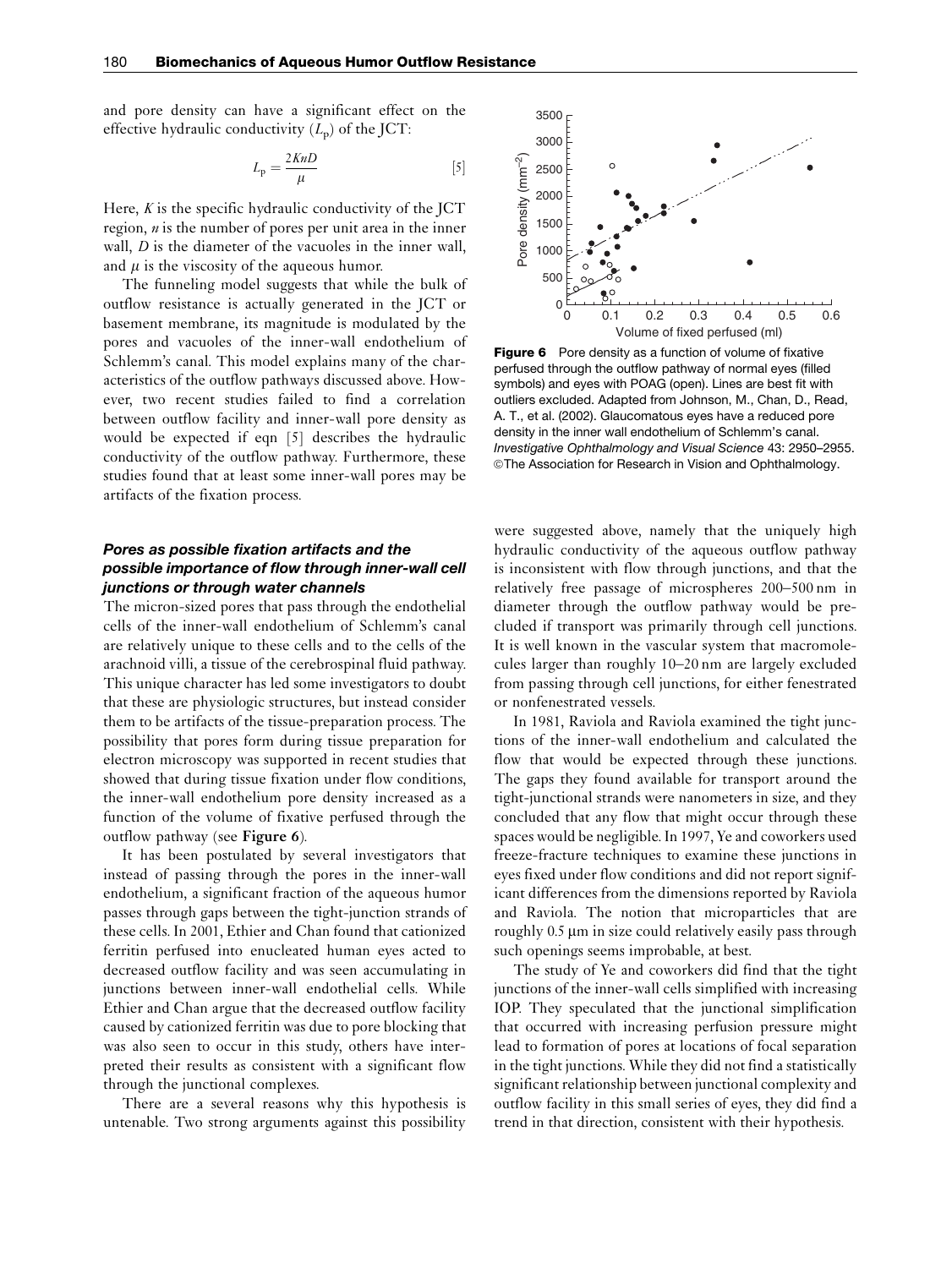Thus, while there are a number of strong arguments against the possibility of transport of a significant quantity of aqueous humor across the inner wall of Schlemm's canal passing directly through cell junctions, simplification of these junctions might be involved in the process of pores formation. In particular, paracellular flow through border pores could be consistent with the 1991 findings of Epstein and Rohen of dilations of this paracellular space.

It has also been suggested that a fraction of outflow might pass through water channels (aquaporins) in the cell membrane of the inner-wall cells. Red blood cells and renal proximal tubules are cell types expressing high levels of aquaporin 1. The hydraulic conductivities of the water channels in these cell membranes have been measured, as have those of cells in which aquaporins are overexpressed (see Table 2). All of these values are more than 1000 times smaller than the hydraulic conductivity of aqueous outflow pathway. It goes without saying that water channels also cannot explain the relatively free passage of  $0.5$ - $\mu$ msized particles through the outflow pathway.

The only pathway that appears consistent with the available physiologic evidence is through the inner-wall pores whose existence was already postulated more than 80 years ago by Seidel in 1921, and that now are easily seen using scanning electron microscopy of this tissue. Importantly, the size of these pores is consistent with the predictions of Seidel. Whether this transport is primarily through border pores or is also through the transcellular pores remains to be determined.

The question remains as to why the number of these pores increases during the fixation process, as shown in Figure 6. A further finding of the studies was that the number density of pores in the inner-wall endothelium decreases as a function of postmortem time, something not expected of an artifact. Instead, it may be that fixation under flow conditions generates stresses in the inner wall due both to pressure-induced stretching of the inner wall of Schlemm's canal and also to shrinkage of the tissue following fixation. Pressure-induced stress is likely what causes the formation of these pores under physiologic conditions. Then, fixative-induced pore formation might be an artifact associated with a physiological process, namely stress on the inner-wall endothelium.

In this scenario, the  $y$ -intercepts of the lines seen on Figure 6 would then represent the true physiological pore density of normal and glaucomatous eyes, respectively. Importantly, Figure 6 shows this density to be greatly reduced in glaucomatous eyes. Through their importance to funneling (eqn [5]), a decrease of inner-wall pores would be expected to decrease the hydraulic conductivity of the outflow pathway and thereby increase IOP.

This decrease pore density in the inner-wall endothelium of Schlemm's canal may then represent the cause of the elevated pressure characteristic of glaucoma. Future work may then indicate why this pore density is decreased.

See also: Biological Properties of the Trabecular Meshwork Cells; The Biology of Schlemm's Canal; The Cytoskeletal Network of the Trabecular Meshwork; The Fibrillar Extracellular Matrix of the Trabecular Meshwork; Functional Morphology of the Trabecular Meshwork; Primary Open-Angle Glaucoma; Role of Proteoglycans in the Trabecular Meshwork; Structural Changes in the Trabecular Meshwork with Primary Open Angle Glaucoma; Uveoscleral Outflow.

## Further Reading

- Bill, A. (1975). Blood circulation and fluid dynamics in the eye. Physiological Reviews 55: 383–416.
- Bill, A. and Mäepea, O. (1994). Mechanisms and routes of aqueous humor drainage. In: Albert, D. M. and Jakobiac, F. A. (eds.) Principles and Practice of Ophthalmology. Vol I: Basic Sciences, ch. 12, pp. 2577–2595. Philadelphia, PA: Saunders.
- Bill, A. and Svedbergh, B. (1972). Scanning electron microscopic studies of the trabecular meshwork and the canal of Schlemm – an attempt to localize the main resistance to outflow of aqueous humor in man. Acta Ophthamologica 50: 295–320.
- Epstein, D. L. and Rohen, J. W. (1991). Morphology of the trabecular meshwork and inner-wall endothelium after cationized ferritin perfusion in the monkey eye. Investigative Ophthalmology and Visual Science 32(1): 160–171.
- Ethier, C. R. (2002). The inner wall of Schlemm's canal (review). Experimental Eye Research 74: 161–172.
- Ethier, C. R., Coloma, F. M., Sit, A. J., and Johnson, M. (1998). Two pore types in the inner wall endothelium of Schlemm's canal. Investigative Ophthalmology and Visual Science 39: 2041–2048.
- Ethier, C. R., Kamm, R. D., Palaszewski, B. A., Johnson, M. C., and Richardson, T. M. (1986). Calculations of flow resistance in the juxtacanalicular meshwork. Investigative Ophthalmology and Visual Science 27(12): 1741–1750.
- Gong, H., Ruberti, J., Overby, D., Johnson, M., and Freddo, T. F. (2002). A new view of the human trabecular meshwork using quickfreeze, deep-etch electron microscopy. Experimental Eye Research 75: 347–358.
- Gong, H., Tripathi, R. C., and Tripathi, B. J. (1996). Morphology of the aqueous outflow pathway. Microscopy Research and Technique 33: 336–367.
- Grant, W. M. (1963). Experimental aqueous perfusion in enucleated human eyes. Archives of Ophthalmology 69: 783–801.
- Johnson, M. (2006). What controls aqueous humour outflow resistance? Experimental Eye Research 82: 545–557.
- Johnson, M. and Erickson, K. (2000). Mechanisms and routes of aqueous humor drainage. In: Albert, D. M. and Jakobiec, F. A. (eds.) Principles and Practice of Ophthalmology. Vol. 4: Glaucoma, ch. 193B, pp. 2577–2595. Philadelphia, PA: WB Saunders.
- Johnstone, M. A. and Grant, W. M. (1973). Pressure dependent changes in the structures of the aqueous outflow system of human and monkey eyes. American Journal of Ophthalmology 75: 365.
- Leber, T. (1873). Studien über den Flüssigkeitswechsel im Auge. (Albrecht von Graefes) Archiv für Ophthalmologie 19: 87-106.
- Maepea, O. and Bill, A. (1992). Pressures in the juxtacanalicular tissue and Schlemm's canal in monkeys. Experimental Eye Research 54(6): 879–883.